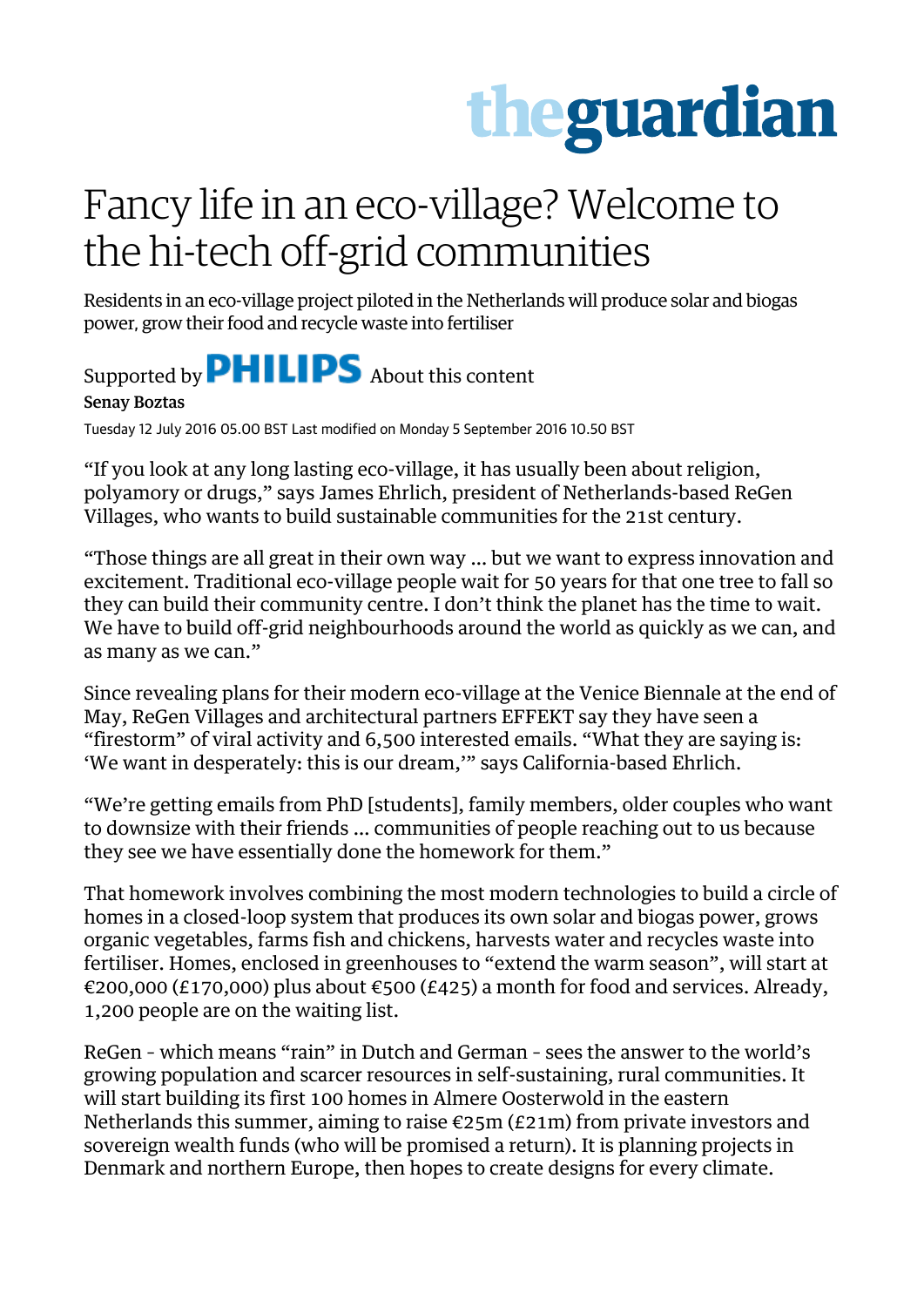Although Ehrich is a Stanford University academic, and the architectural firm EFFEKT is Danish, ReGen Villages is based in the Netherlands thanks to a rapturous Dutch welcome and a reputation for innovative housing projects.

Tjeerd Herrema, head of housing at Almere council, explained it is letting a new area develop by allowing people and collectives to build their own neighbourhoods and infrastructure (with a few ground rules).

"We want to develop part of Almere in a completely different way, so people can decide their own future," he said. "ReGen Villages want to produce their own food, energy, planning their own land, buildings and homes using the latest technology. That project fitted seamlessly into the philosophy for Oosterwold.

"This is an experiment. Normally, government has a plan for an area, but we've turned that upside down. It's a kind of reaction to the crisis we've just come from, which caused so much disappointment in our institutions and banks."

Sinus Lynge, co-founder of EFFEKT architects, believes this suburban development in Oosterwold is just the start of de-urbanisation. "It makes a lot of sense to look at being self-sufficient in a village, in intensive modules, or in an area that is being deserted," he said. "In the most intense inner city areas like Shanghai or London, to give space to food is unthinkable.

"There's also a huge wave of people who want to reconnect. The idea of knowing where your food comes from is one [way], and in Denmark there's a huge movement of people wanting to work less and spend more time with their families: this could be an opportunity."

Dr Frank Suurenbroek, professor of urban transformation at the Amsterdam University of Applied Sciences, says the Netherlands has a history of radical housing developments, most recently driven by ideas around sustainability – but that developers need to maintain a sense of reality.

"A possible field of tension is how the technological demands of sustainability and circularity [interact with] spatial configurations needed to create attractive places and the desire to create new houses fast," he said. "Both worlds have to learn how to connect. Experiments with new sustainable quarters are interesting and needed, but a major issue is how to do this within existing built areas."

This is absolutely logical for Marlies Rohmer, the architect behind a 2011 complex of floating houses in the manmade islands of IJburg, near Amsterdam. "It doesn't suit everyone, but they are great in the Netherlands for former harbours, where the infrastructure is there, parking is not a problem and you have a very good public traffic system," she said.

Her architecture firm is set to work on a floating village with the firm Carillion Igloo Genesis in Royal Victoria Docks in London, and she added that the surprising thing is how broadly attractive such homes have proven in the Netherlands: "We thought this is housing for young urban people but strangely people with children started to go there, attracted by an outside location. I've never seen such a mixed population."